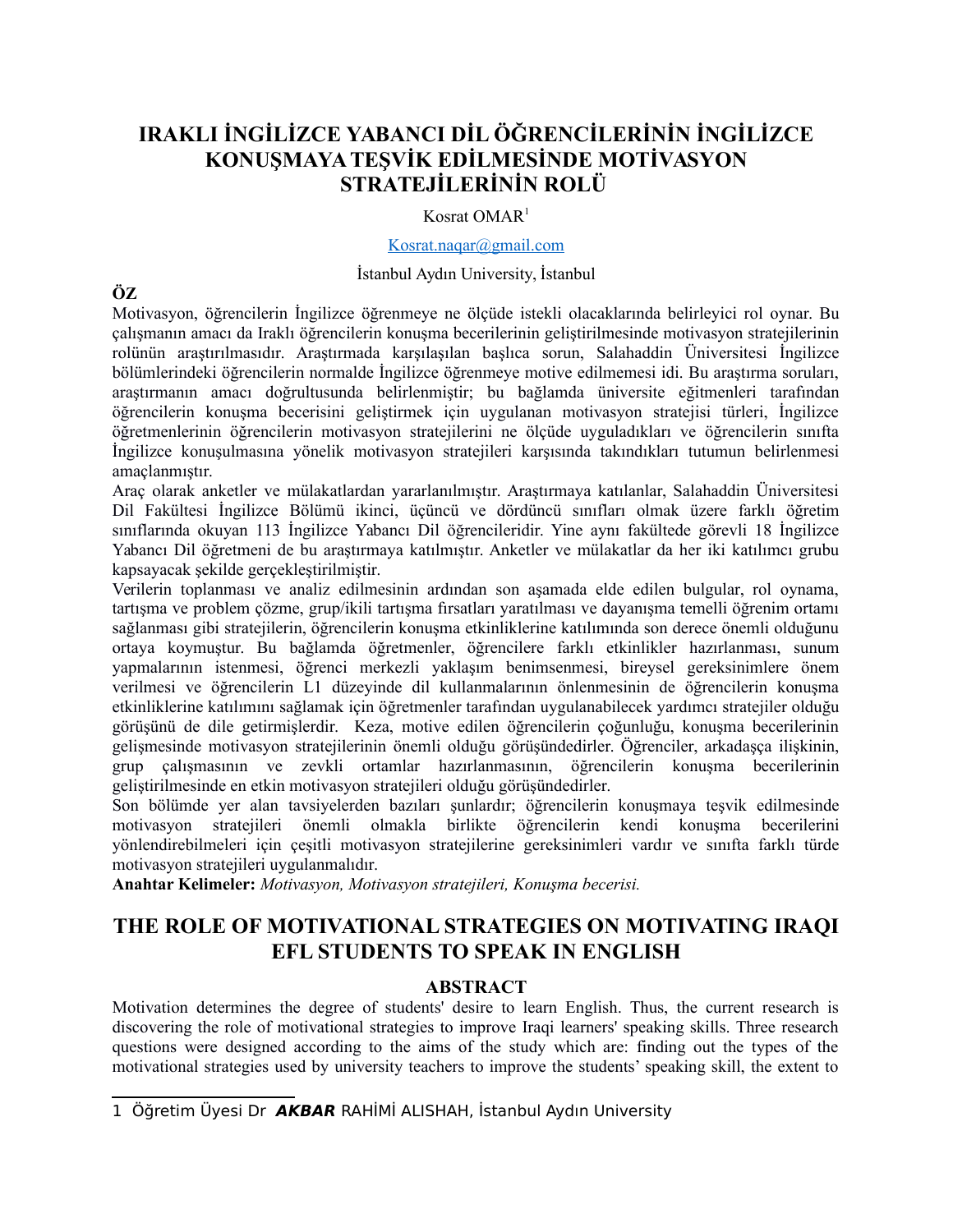which teachers of English language use motivational strategies and the students' attitude toward motivational strategies in speaking classroom.

The instruments included were questionnaires and interviews. The participants of the study consisted of 113 students in different years of study; second, third and fourth year at Salahaddin university-college of languages-department of English language. Also, 18 teachers teaching English language at the same college participated in the current study. The questionnaires and interview were administered to both groups of the participants.

Finally, after collecting and analyzing the data, the findings indicated that the strategies such as applying role-play, debate and problem-solving, employing group/pair work discussion and providing friendly learning environment are very important to engage students in speaking activities. The teachers also reported that providing students with different activities, asking them to do presentation, adopting student-centered approach, paying attention to individual needs and preventing students from using L1 were among strategies teachers could use to help students get engage in speaking activities. Also, the majority of the students were motivated and thought that motivational strategies were important to improve speaking skills. Also, they think that friendly relationship, group work and creating enjoyable atmosphere are the most effective motivational strategies to develop the students' speaking skills.

To conclude, we recommend that motivational strategies are important to encourage the learners to speak, the learners must rely on different motivational strategies to master their speaking skills and it is necessary to use different types of motivational strategies in class.

**Keywords:** *Motivation, Motivational strategies, Speaking skills.*

#### **INTRODUCTION**

Motivation is one of the most important ingredients in English language learning and teaching strategies used by the English Foreign Language (EFL) teachers and students. The term motivation has been defined by many writers and linguists, and its definition is different from one theory to another one, from one's perspective to someone else. In this regard, we try to describe some definition of motivation. Brown (2007) defines motivation in three different perspectives. First, in behavioral perspective he defines it at the anticipation of reinforcement. Second, in cognitive perspective he thinks that it depends on the power self-reword and the source of motivation. Third, in constructivist perspective motivation is the learner's individual's instruction with the social context, and three levels are required in the learning EFL which are global, situational and task oriented.

Speaking is one of the important skills and EFL teachers' task to plan and set activities for the learners to learn them and to be more active in the classroom. Also, teachers must help the students to master their speaking by communicating, correcting the students' errors and utilizing productive teaching method Boughazzoula (2016). Also, language teachers have to use several and various teaching techniques to encourage their learners to speak and motivate them to participate in the language learning process.

Motivational strategy has a very important role in the process of learning and teaching second/foreign language. Motivational strategies refer to some techniques that aid the student to arise their goal-related behavior. Also, motivational strategies are those techniques which help students to promote, direct and maintain behavior (Dörnyei, 2001; Burden and Byrd, 2007). Using different strategies and motivational strategies are very important in the learning process and it helps learners to learn target language more effectively (Dörnyei, 2001; Dörnyei and Ushioda, 2011).

Additionally, motivation is being used by the EFL teachers and EFL students as a significant aspect in improving the quality of English language learning and teaching in classrooms. Moreover, the influence of the motivation on foreign language speaking teaching was examined in several studies (Dörnyei, 2001; Dörnyei and Ushioda, 2011; Ahmad, 2016; Mawlood, 2016) and in majority of the studies, the helpfulness of motivation in learning foreign language was preferred.

There are several examples of motivational strategies for example, dedicating gifts to the most successful students is a good strategy to start the lesson and starting with showing a video to warm up them and attracting their attention with a sense of humor, brief review of the previous material through distributing short questions are good warming ups.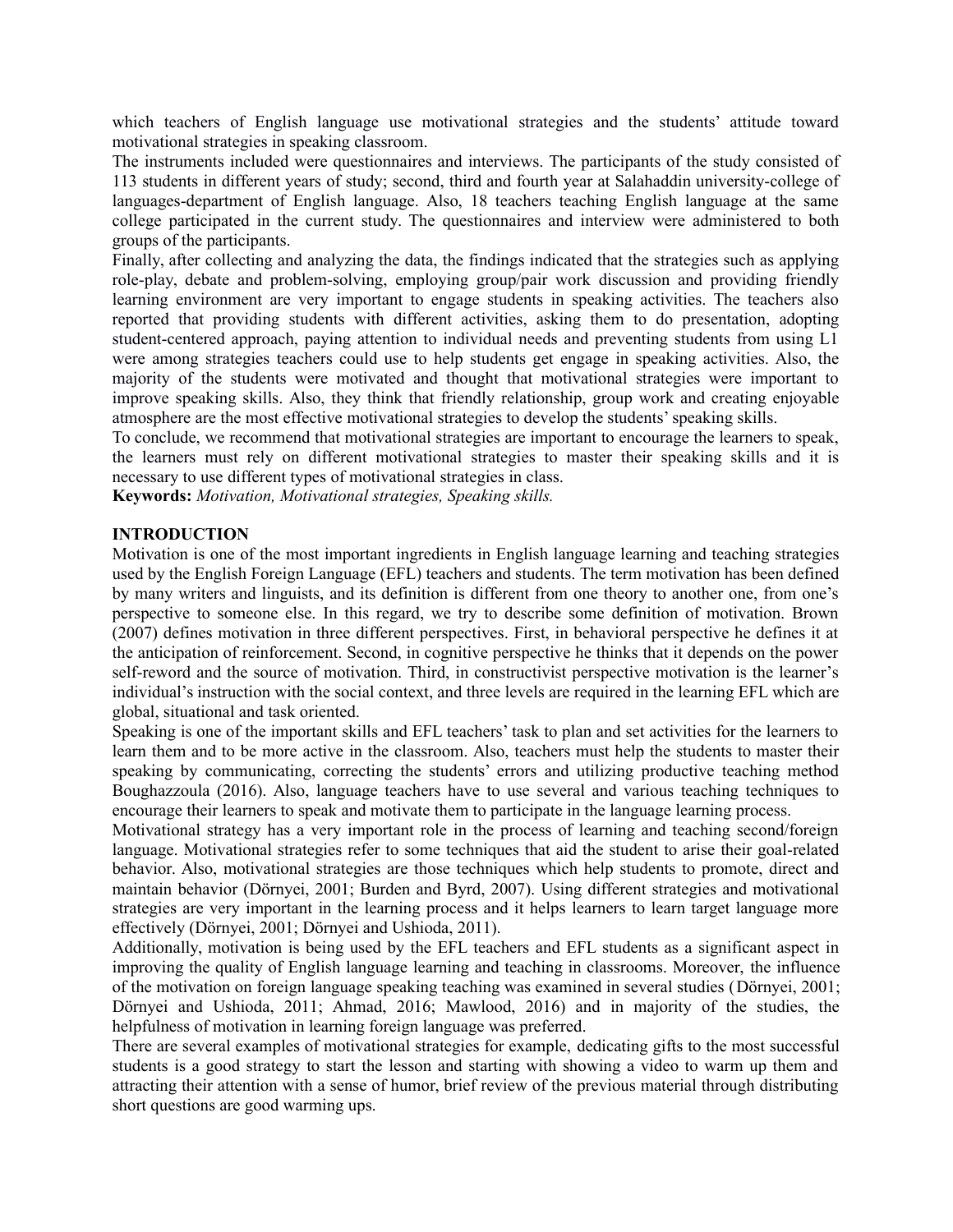The present study aims at finding out the role of motivational strategies on motivating Iraqi EFL learners to speak in English. The researcher is looking for improving the knowledge of using motivational strategies for learning and teaching English as a foreign language in the northern of Iraq. Also, another purpose of the current study is to notice how motivation work in academic fields especially for university learners and to examine students' perception about the motivational strategies.

## **METHODOLOGY**

In this study EFL teachers and students in Department of English Language at Salahaddin University were randomly selected to participate in the current study. They were in different stages  $(2^{nd}, 3^{rd},$  and  $4^{th})$ . The number of the participants were 113 EFL male and female students and 18 male and female teachers in English Language Department; the total number of the participants is 131 (76 Male and 55 Female) EFL students and EFL teachers. The instruments of this study consisted of a questionnaire and interview. So as to get a detailed information about the first research question in this study, the participants have been given questions about whether the EFL teachers' usage of motivational strategies motivate them or not. Also, the researcher was prepared an interview for the teachers to achieve a clear answer for the second research question which asks about the types of motivational strategies used by the EFL teachers to motivate the EFL student to promote their speaking skills. Furthermore, the researcher prepared a questionnaire and an interview to get a clear answer for the third research question; both the questionnaire and interview ask them about their perception toward using the EFL teachers' usage of motivational strategies.

## **PROCEDURE**

After designing the questionnaires, the first one was given to the students of the  $2<sup>nd</sup>$  year, after that to the  $3<sup>rd</sup>$  year and finally to the 4<sup>th</sup> years in the same day on Wednesday 13<sup>th</sup> December 2017 in the Fall semester. Then, the researcher gave them instructions about the questionnaire by translating the difficult items, explaining the questions and providing facilities for them. Next, each group of the students was given an hour to answer and fill the questionnaire. Finally, the researcher collected the papers to be analyzed.

Regarding to the teachers' questionnaire, it was given to them a day after the students on Thursday  $14<sup>th</sup>$ December 2017. They were given a week to return the forms. Then, a week later on Thursday  $21<sup>th</sup>$ December 2017 the researcher went to the English Language Department and collected the teachers' questionnaire forms; however, six teachers returned the forms one or two days later.

After administration of the questionnaires, the interviews conducted with teachers. It was done on Sunday  $24<sup>th</sup>$  and Monday  $25<sup>th</sup>$  December 2017, the interview carried out individually with each teacher and each one lasted for 10 to 15 minutes. Finally, the interviews of the teachers were recorded and then transcribed.

### **RESULT AND DATA ANALYSIS**

A set of 20 questions as questionnaire were used to the teachers. The questionnaires items were five-point Likert scale items to address their opinion by ticking "Always", "Often", "Sometimes", "Rarely" and ''Never ''. Bellow this table, each questions result is explained in detail.

## **TABLE 1. Teachers' questionnaire results of the first research question:**

|                                                                                                                                                                    | Al       | Of          | <b>St</b> | Ra      | NV      | Weighted<br>Mean |
|--------------------------------------------------------------------------------------------------------------------------------------------------------------------|----------|-------------|-----------|---------|---------|------------------|
| 1- Is promoting the students' confidence considered as<br>significant motivational strategy in English language 66.7% 27.8%<br>teaching to improve speaking skill? |          |             | $15.5\%$  | $0.0\%$ | $0.0\%$ | 3.61             |
| 2- Do you think that inviting an English speaker to the<br>class increases the students' motivation to speak?                                                      | 27.8     | 22.2%       | 44.5%     | $5.5\%$ | $0.0\%$ | 2.72             |
| 3- Do you give update materials that motivate the EFL<br>students to speak English language?                                                                       | $16.7\%$ | 72.2% 11.1% |           | $0.0\%$ | $0.0\%$ | 3.5              |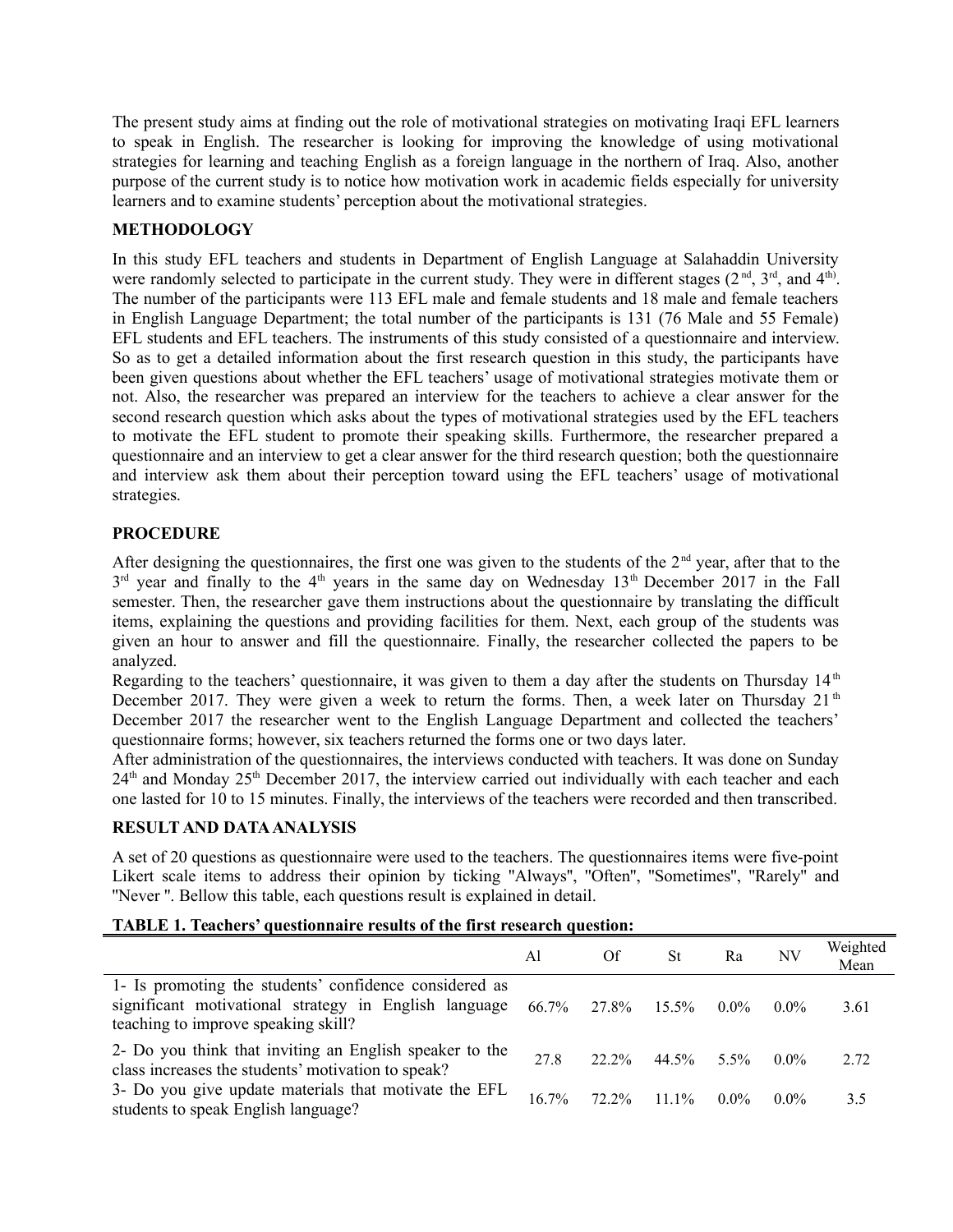| 4- Do you give the students oral assignments (e.g. role-<br>play, presentation)?                                                                            | 27.8% | 44.5% | 22.2% | 5.5%                  | $0.0\%$ | 2.94 |
|-------------------------------------------------------------------------------------------------------------------------------------------------------------|-------|-------|-------|-----------------------|---------|------|
| 5- Do you encourage the EFL students to prepare the<br>assignment in groups?                                                                                | 33.3% | 33.3% | 22.2% | 11.1<br>$\frac{0}{0}$ | $0.0\%$ | 2.88 |
| 6- Do you pay attention to the EFL students' natural<br>curiosity in your teaching speaking activities?                                                     | 44.5% | 44.5% | 5.5%  | 5.5%                  | $0.0\%$ | 3.27 |
| 7- Do you consider behavioral objects in your lesson plan<br>for speaking English language?                                                                 | 22.2% | 50.0% | 27.8% | 0.0%                  | $0.0\%$ | 2.94 |
| 8- Do you assign tasks and activities according to the<br>EFL students 'Level during oral classes?                                                          | 11.1% | 55.6% | 22.2% | 11.1<br>$\frac{0}{0}$ | $0.0\%$ | 2.66 |
| 9- Do you provide feedback on the EFL students' oral<br>performance?                                                                                        | 61.1% | 27.8% | 11.1% | $0.0\%$               | $0.0\%$ | 3.5  |
| 10- Do you create an active and supportive classroom<br>environment for the EFL students to learn to speak?                                                 | 50.0% | 27.8% | 11.1% | 11.1<br>$\frac{0}{0}$ | $0.0\%$ | 3.33 |
| 11- Do you use intrinsic rewards (e.g. involving the EFL<br>student into the subject) to engage the students in the<br>process of learning speaking skills? | 33.4% | 50.0% | 11.1% | 5.5%                  | $0.0\%$ | 3.11 |
| 12- Do you use extrinsic rewards (e.g. giving grades) to<br>engage the EFL students in the process of learning<br>speaking skill                            | 11.1% | 55.6% | 27.8% | 5.5%                  | $0.0\%$ | 2.72 |
| 13- To which extent do you encourage EFL student-<br>student interaction in the class to speak with each other?                                             | 44.5% | 44.5% | 5.5%  | 5.5%                  | $0.0\%$ | 3.27 |
| 14- How often do you try to expand the EFL students'<br>knowledge about English language speaking in lessons?                                               | 72.3% | 11.1% | 5.5%  | 11.1<br>$\frac{0}{0}$ | $0.0\%$ | 3.44 |
| 15- Does the interference of culture diversity improve the<br>students speaking proficiency?                                                                | 50.0% | 27.8% | 16.7% | 5.5%                  | 0.0%    | 3.22 |
| 16- Do you use learner-centered approach in teaching<br>speaking skills?                                                                                    | 22.2% | 55.6% | 22.2% | 0.0%                  | $0.0\%$ | 3.0  |
| 17- Do you divide the class into groups during teaching<br>speaking lessons?                                                                                | 44.5% | 33.3% | 11.1% | 11.1<br>$\frac{0}{0}$ | $0.0\%$ | 3.11 |
| 18- Do you encourage the students to work in pairs or<br>groups cooperatively during speaking lessons?                                                      | 33.4% | 22.2% | 22.2% | 22.2<br>$\frac{0}{0}$ | $0.0\%$ | 2.66 |
| 19- Do you use technological devices (e.g. Data-show,<br>Cd-player, DVD, etc.) During speaking classes?                                                     | 55.6% | 22.2% | 11.1% | 11.1<br>$\frac{0}{0}$ | $0.0\%$ | 3.22 |
| 20- Do you give the EFL students an opportunity to<br>select the topic of discussion by themselves?                                                         | 66.7% | 22.2% | 5.5%  | 5.5%                  | $0.0\%$ | 3.50 |

Thus, it can be seen in the answers of the participants that teachers motivate the student with different motivational strategies by raising the students' self-confidence, using updated materials, considering behavioral objects in lesson plan, providing feedback, creating supportive environment, using intrinsic rewards, encouraging the student-student interaction and giving opportunity to the students to select the topic of discussion by themselves. Thus, it can be said that the teacher at SU department of English language are aware about the importance of using motivational strategies to improve the all skills especially speaking skills.

#### **TEACHERS INTERVIEW RESULTS OF THE SECOND RESEARCH QUESTION**

Five questions were formed to ask ten teachers were relevant during the interviews and all questions related to the case of the research teachers were free to answer the questions with no pressure and stress, they had all time to remember, think, and speak on their mind.

Concerning the first question "How can the EFL teacher and student relationship motivate a learner for learning speaking skill in classroom", some of them thinks that the relationship between them must pave the way to create a good environment in the class, while others think that their relationship make the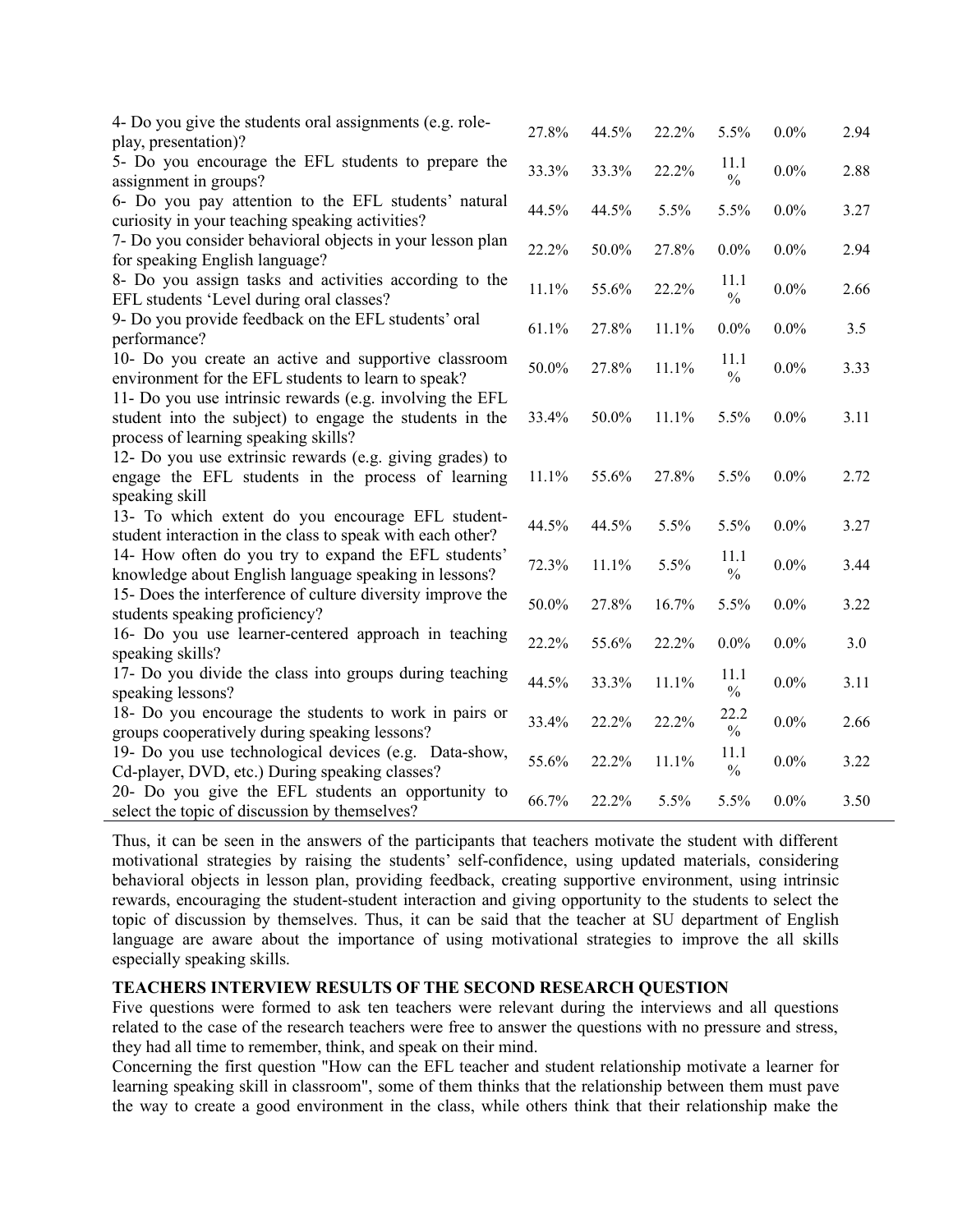students to talk without feeling shy and another one believes that their relationship leads them to better interaction and use language easily:

(Teacher 1 and 9): the relationship between me and the students create the classroom environment more comfortable for students to ask questions is one of the most active way.

(Teacher 3, 8 and 10): by engaging the students and making them do the talk and not to feel shy at the time of speaking, this guide them to be more active in real conversation.

(Teacher 4, 5, 6 and 7): EFL teacher can make a good class management and concrete relationship with student since students are less capable of communicating with teachers who are not in relationship with them. So, teachers are responsible for teacher-student interaction and encourage students to talk and express themselves.

Only (Teacher 2) thinks that their relationship affects the students' learning of speaking skill and engaging the learner more in conversations.

Furthermore, the teachers' answer about second question 'In your opinion is it important to use motivational strategies in speaking lessons to promote the students' motivation?', all of them thinks that using motivational strategies are important in teaching speaking skills:

(Teacher 1, 2, 3, 4, 5, 6, 7, 8 and 10): Motivational strategies are essential part of teaching methods because sometimes students need different strategies to be motivated and improving speaking skills. Students are able to speak but the right motivational strategy should be detected.

While, (Teacher 9) thinks that despite their advantages and disadvantages, intrinsic and extrinsic motivation can be used. It should be kept in mind that what interests the student's matters most because in this way there will be connection between the students' interest and the subject taught.

Regarding to the third question 'What are the most important strategies of a teacher to make the class room environment safe for the EFL students' motivation?', a great number of them think that enjoyable environment and using visual material are a good way to keep the classroom quite:

(Teacher 2, 4, 6, 7, 9 and 10): Teacher should be enthusiastic about his/her subject, and they should create a pleasant, relaxed and enjoyable environment. Besides using achievable and visual materials, varying teaching methods and last not the least giving students a sense of control and responsibility.

While, (teacher 1, 3, 5 and 8) think in a different way to keep the classroom quiet and they responded as follow:

(Teacher 1): I think having a lesson plan, and making the lessons digestible, using visual materials and creating a comfortable atmosphere are the most actual strategies.

(Teacher 3): By assuring them that whatever they say, they won't be judged and giving them prizes.

(Teacher 5): Treating the students with respect and love will make them feel safe and boosts their self-confidence to participate and show their ideas.

(Teacher 8): The most important strategies of teachers to make the classroom environment safe, because classroom is a great place to learn. The teachers can move around and interact with their students to know them better. Also, getting them know is more than just memorizing their names; It means understanding their need, desire and interest can motivate them to enjoy at that time not to be bored.

Moreover, their opinion about the fourth question 'What types of teaching materials are suitable and important for generating a students' motivation?', majority of them prefer using visual materials are the most suitable:

(Teacher 4, 5, 6, 7, 8 and 10): Video materials can be considered as one of the most significant elements of motivation because it helps the students to focus more when they hear and see the native speaker' conversation. Also, it entertains them at the time to overcome boredom.

Only (Teacher 1 and 2) did not indicate any material and he/she just shown his/her opinion and stated that:

(Teacher 1): The teacher should consider age, ethnicity, and sex of the students, and then the materials should be chosen accordingly.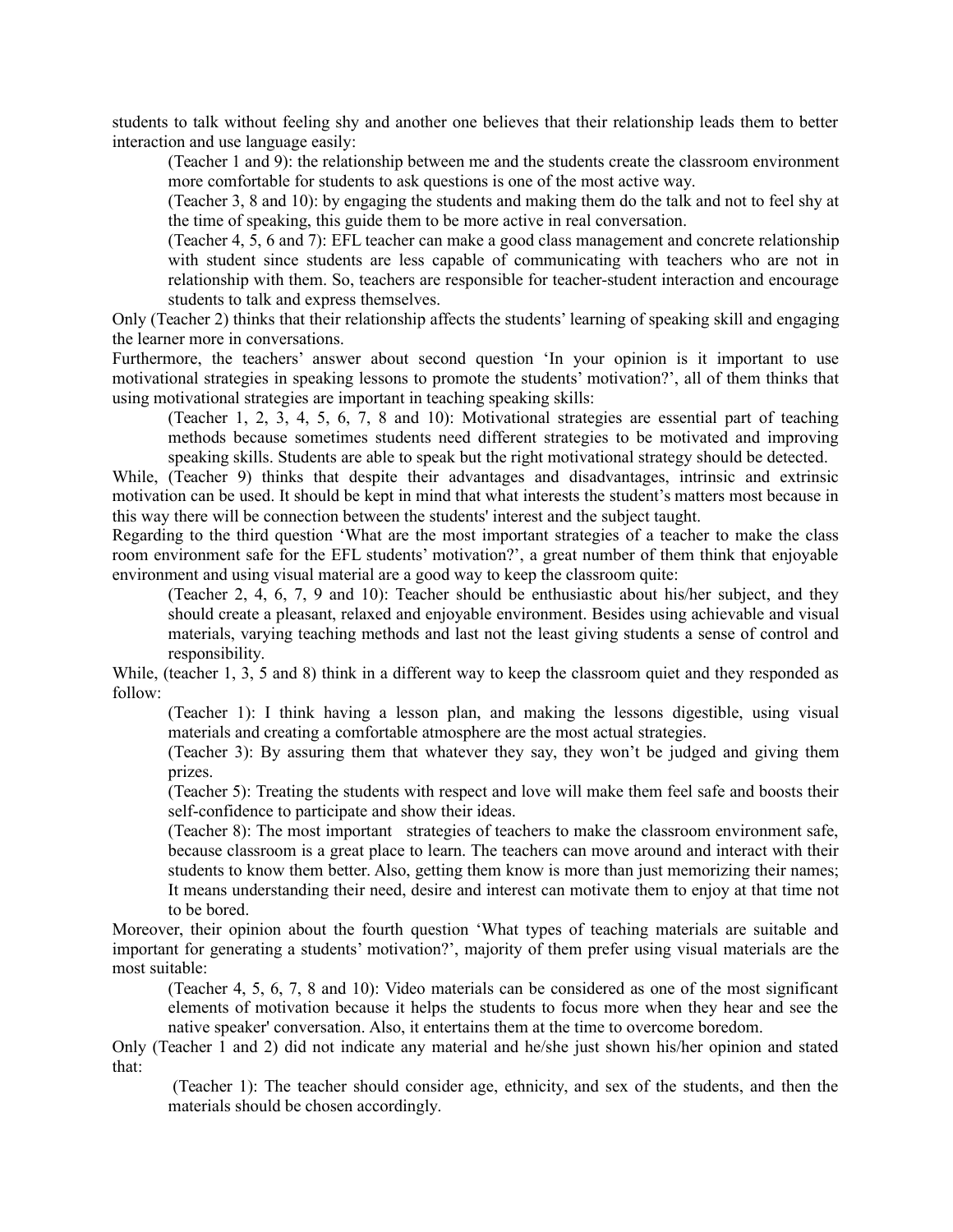(Teacher 3): The teacher should choose a realistic and suitable material.

Another participant (teacher 2) thinks that dedicating gifts to the most successful students, praising their cleverness and participation and making competition among the students better than using materials. On the other hand (Teacher 9) believes that besides using visual organizers using literature also helpful:

(Teacher 9): Using literature can be motivating because of the language awareness, multiple layers of meaning and new culture. Also, using visual materials are needed because it helps the students to keep information in their mind for a longer period of time.

Finally, about the Fifth question 'What types of motivational strategies do you use at the beginning, during and at the end the speaking lessons and how do you keep them motivated?', their answers were divided into three parts; using motivational strategy at the beginning, middle and end of the class. Firstly, majority of them preferred to use a strategy to introduce the topic of discussion at the beginning of the class:

(Teacher 1, 3, 4, 5, 7 and 8): I give them an ice breaker at the beginning, and it is better to introduce the topic at the beginning.

In contrast, (Teacher 2, 6 and 10) each one of them preferred other ways and using different strategies at the beginning of the class:

(Teacher 2): Dedicating gifts to the most successful students is a good strategy to start the lesson.

(Teacher 6): My class always starts with showing a video to warm up them.

(Teacher 10): attracting the attention of the students with a sense of humor, brief review of the previous material through distributing short questions are good warming ups.

Regarding to the strategies that they preferred to be used during class, a great number of them mostly like to divide the students to small group and letting them to work cooperatively:

(Teacher 1, 2, 3, 8, 9 and 10): during the class I promote group work by engaging the students.

Only one teacher (Teacher 4) uses short video about the topic in order to be clearer. While, (Teacher 7) uses authentic material that the students can connect with, and that matches their needs and interests. Moreover, (Teacher 5 and 6) during the class let the students show their opinion about the lesson and having discussion with each other.

Finally, concerning to the strategies to be used at the end of speaking class, majority of them give time to the students to express their ideas, what they have learned and comment on the topic:

(Teacher 1, 2, 3, 4, 5, 6 and 10): Finally, the lesson should end up with letting the students to speak out by showing their own believes regarding the topic and asking them to talk about what they have understood and add them the missed parts of their speaking.

A set of 20 questions as questionnaire were used to the Students. The questionnaires items were five-point Likert scale items to address their opinion by ticking "Always", "Often", "Sometimes", "Rarely" and ''Never ''. Bellow this table, each questions result is explained in detail.

| TABLE 2. Students' questionnaire results of the third research question |  |  |  |  |
|-------------------------------------------------------------------------|--|--|--|--|
|-------------------------------------------------------------------------|--|--|--|--|

|                                                                                                                        | Al      | Of       | <b>St</b> | Ra      | NV      | Weighed<br>mans |
|------------------------------------------------------------------------------------------------------------------------|---------|----------|-----------|---------|---------|-----------------|
| 1- Does motivation lead you to improve your<br>tasks speaking performance?                                             | $221\%$ | 20.3%    | $50.4\%$  | $4.4\%$ | 2.8%    | 3.54            |
| 2- Do you like learning speaking English<br>language?                                                                  | 74.3%   | $14.2\%$ | $97\%$    | $1.8\%$ | $0.0\%$ | 4.61            |
| 3- Do you think learning speaking English<br>language is useful?                                                       | 76.9%   | $11.5\%$ | 8.8%      | 2.8%    | $0.0\%$ | 4.62            |
| 4- Does learning speaking English language help<br>you improve other skills (e.g. listening, reading,<br>and writing)? | $151\%$ | 23.8%    | $50.4\%$  | 2.8%    | $1.8\%$ | 347             |
| 5- Does the speaking lessons you are studying<br>make it easier for you to communicate with native                     | 21 2%   | 23.8%    | 33.6%     | 11.5    | $9.9\%$ | 3.35            |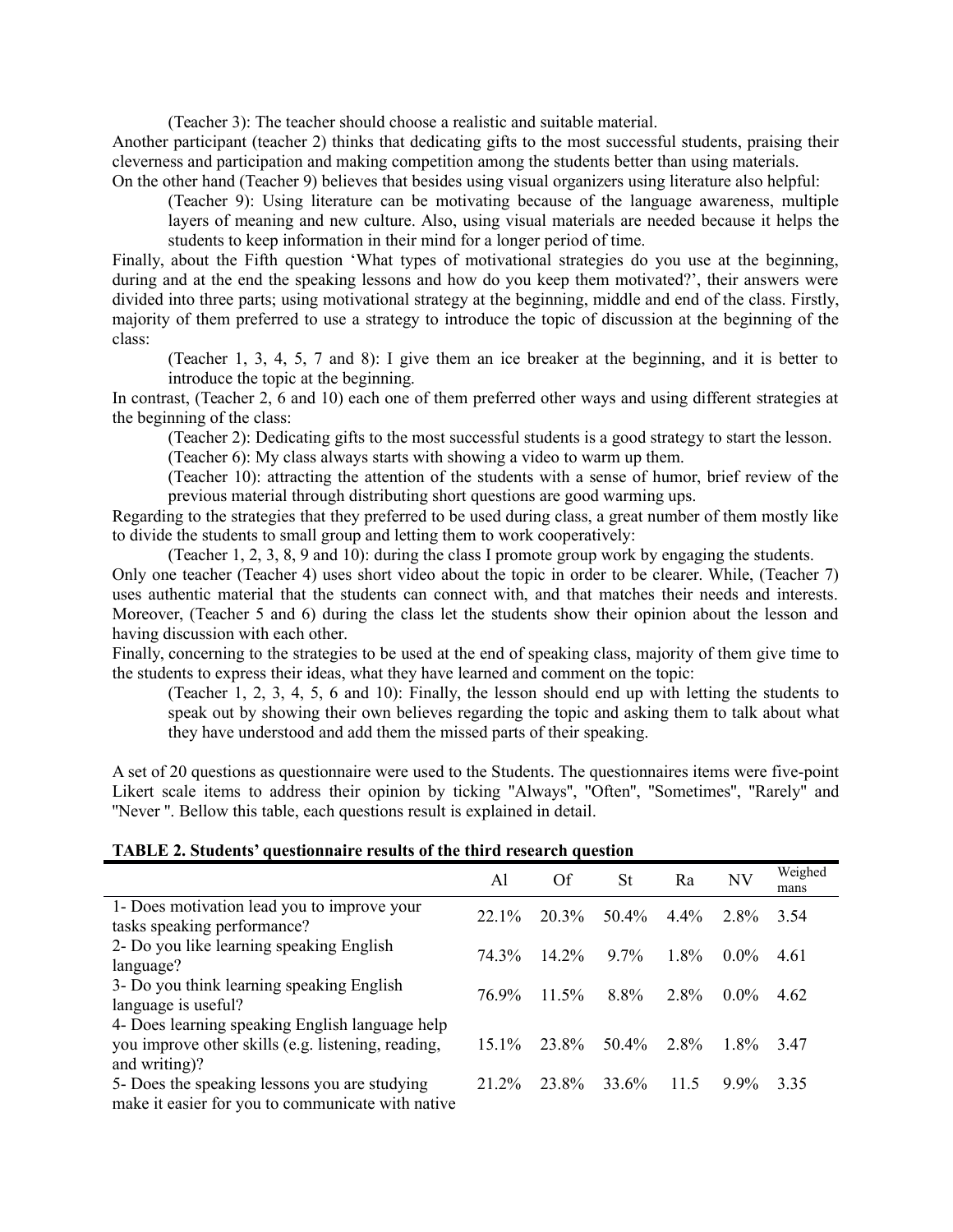| speakers of the language?                                                           |       |       |       |                       |               |      |
|-------------------------------------------------------------------------------------|-------|-------|-------|-----------------------|---------------|------|
| 6- Does English films, music, etc help you to<br>improve your speaking performance? | 18.5% | 21.2% | 43.3% | 10.6<br>$\frac{0}{0}$ | 6.4%          | 3.35 |
| 7- Do you have a desire to learn to speak English                                   |       |       |       |                       |               |      |
| language within yourself?                                                           | 53.9% | 24.7% | 13.3% | 5.3%                  | 2.8%          | 4.22 |
| 8- Do the materials of teaching speaking English                                    |       |       |       | 30.1                  | 17.7          |      |
| language suit your needs?                                                           | 4.4%  | 11.5% | 36.3% | $\frac{0}{0}$         | $\frac{0}{0}$ | 2.54 |
| 9- Do the EFL teachers create a positive and                                        |       |       |       |                       |               |      |
| active classroom environment for you during                                         | 7.9%  | 14.1% | 51.3% | 20.3                  | 6.4%          | 3.48 |
| speaking classes?                                                                   |       |       |       | $\frac{0}{0}$         |               |      |
| 10- Do they provide speaking oral activates (role-                                  |       |       |       | 18.5                  |               |      |
| play, presentation) to accomplish?                                                  | 7.9%  | 23.8% | 45.1% | $\frac{0}{0}$         | 4.8%          | 3.54 |
| 11- Do they distribute all of you into groups                                       | 11.5% | 18.5  | 38.9% | 24.7                  | 6.4%          | 3.4  |
| during speaking lessons?                                                            |       |       |       | $\frac{0}{0}$         |               |      |
| 12- Do they encourage all of you to work in pairs                                   |       |       |       | 23.7                  |               |      |
| or groups collaboratively during teaching                                           | 10.6% | 19.5% | 39.8% | $\frac{0}{0}$         | 6.4%          | 3.4  |
| speaking?                                                                           |       |       |       |                       |               |      |
| 13- Do they use technological devices (e.g. data-                                   |       |       |       | 23.1                  |               |      |
| show, DVD, CD player, etc.) during teaching oral                                    | 15.1% | 17.6% | 36.3% | $\frac{0}{0}$         | 7.9%          | 3.8  |
| classes?                                                                            |       |       |       |                       |               |      |
| 14- Do they have an appropriate friendly                                            | 11.5% | 20.3% | 33.6% | 23.8                  | 10.8          | 2.98 |
| relationship with all of you?                                                       |       |       |       | $\frac{0}{0}$         | $\frac{0}{0}$ |      |
| 15- Do they connect teaching speaking materials                                     | 7.9%  | 15.9% | 38.1  | 24.7                  | 13.4          | 2.80 |
| with the students' daily life?                                                      |       |       |       | $\frac{0}{0}$         | $\frac{0}{0}$ |      |
| 16- Do they give all of you enough chance to                                        | 14.2% | 31.8% | 37.2% | 12.4                  | 4.4%          | 3.38 |
| express your own ideas?                                                             |       |       |       | $\frac{0}{0}$         |               |      |
| 17- Do they offer rewards and grades on all                                         | 4.4%  | 13.3% | 40.7% | 22.1                  | 19.5          | 2.61 |
| students' academic performance?                                                     |       |       |       | $\frac{0}{0}$         | $\frac{0}{0}$ |      |
| 18- Do they monitor all your performance and                                        | 4.4%  | 21.2% | 47.7% | 20.5                  | 6.2%          | 2.97 |
| progress in speaking English language?                                              |       |       |       | $\frac{0}{0}$         |               |      |
| 19- Do they encourage you all to think critically                                   | 9.7%  | 17.6% | 50.4% | 14.2                  | 8.1%          | 3.7  |
| during speaking lessons?                                                            |       |       |       | $\frac{0}{0}$         |               |      |
| 20- Do they ask relevant questions to make you                                      | 11.5% | 22.1% | 49.5% | 14.2                  | 2.7%          | 3.25 |
| all involve into speaking topics?                                                   |       |       |       | $\frac{0}{0}$         |               |      |

It can be said that majority of the students think that motivation is a great power, they always like to learn to speak English language because they believe that speaking English language is useful. Nevertheless, they think that learning to speak not always 'but sometimes' motivate them to improve other skills and sometimes their speaking lessons help them to be able to speak with a native speaker. The reason of this, is that materials of teaching speaking sometimes 'not always' suit their needs.

Moreover, all the student think that using motivational strategies are important and the teachers should use motivational strategies not only to improve speaking skill but to develop the other skills. Likewise, they believe that without using motivational elements students cannot get focused on the class and fell boredom. According to the students' opinion punishment and reward theory is an essential way to be used in general, introducing the topic at the beginning by showing short videos and group work during the speaking class.

## **CONCLUSİON**

The finding of the study revealed that the strategies such as applying role-play, debate and problemsolving, employing group/pair work discussion and providing friendly learning environment are very important to engage students in speaking activities. The teachers also reported that providing students